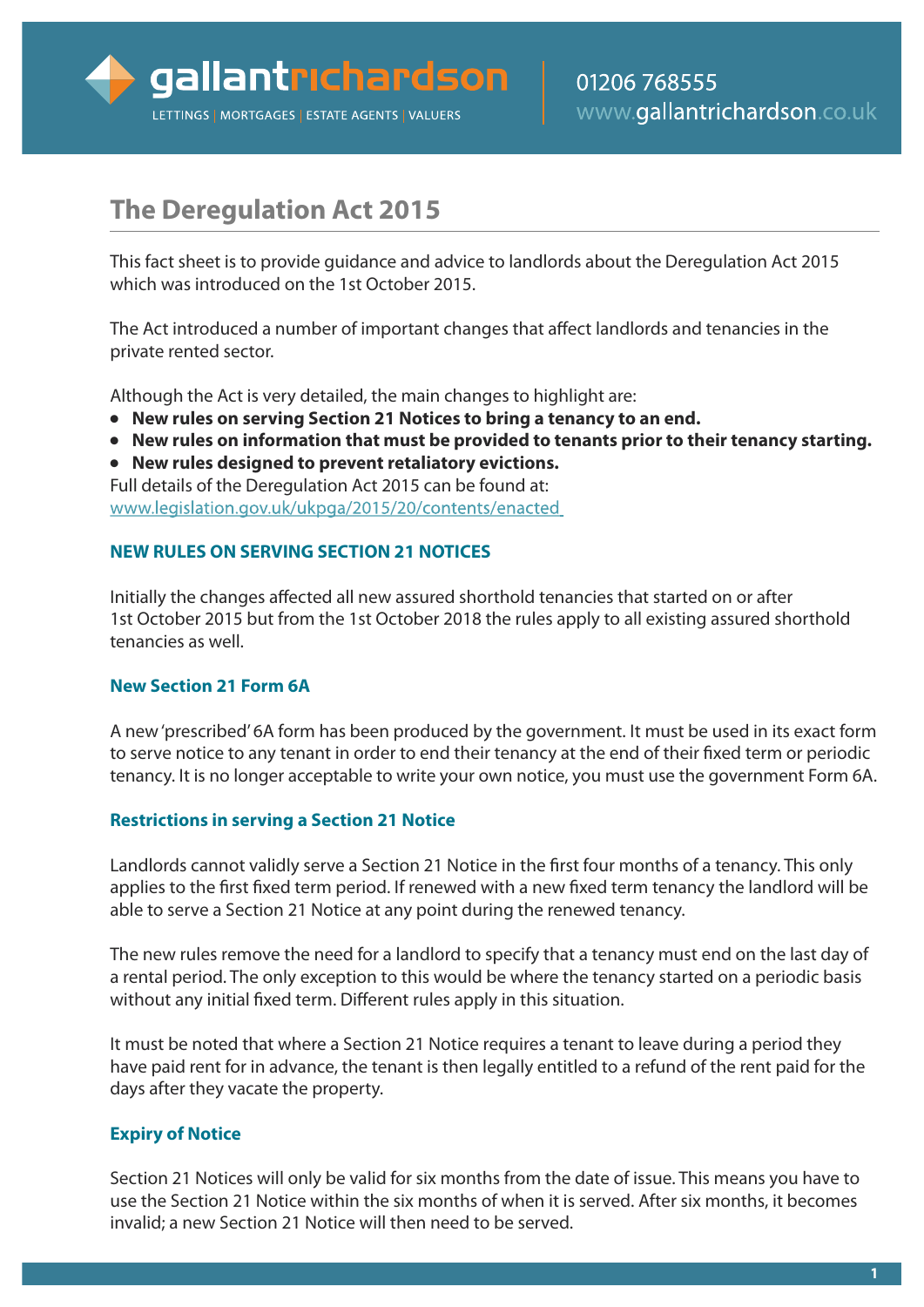## **INFORMATIONTHAT MUST BE PROVIDEDTOTENANTS PRIORTOTHE START OF THEIRTENANCY**

Section 21 Notices will not be valid unless the landlord has provided, and can document that they have provided, the following information:

- **●** A current valid gas safety certificate, if applicable.
- **●** A current valid Energy Performance Certificate. This must have a rating of band E or above.
- **●** The Department for Communities and Local Governments'How to Rent'guide. This must be the current version.
- **●** The relevant information relating to the protection of the tenants'deposit. This will vary depending on which scheme is used.

The above information is commonly referred to as the 'Prescribed Information'. A tenant must be provided with this.

Before being able to enforce any Section 21 Notice, a solicitor and the courts will ask for evidence that the 'Prescribed Information'had been served prior to the start of the tenancy.

## **RETALIATORY EVICTIONS**

Part of the Deregulation Act 2015 is to encourage landlords to keep their property in a decent condition. The Act also provides for tenants to be able to complain about poor and unsafe conditions without fearing eviction.

The landlord is not able to serve a valid Section 21 Notice to gain possession of their property:

- **●** If the tenant has made a written complaint to the landlord or agent about the condition of the property, and the landlord or their agent has not responded by providing an adequate written response\* within 14 days, or has responded by serving a Section 21 Notice.
- **●** If the relevant local authority has served the landlord with a Relevant Notice\*\* in respect of the property, where a tenant has complained to them that no adequate written response was received.

*\*An adequate written response from a landlord or agent should include a description of what action* they are going to take to address the issue and the time-scale for this to be done. \*\*A Relevant Notice is *an Improvement Notice or an Emergency Remedial Action Notice from the local authority.*

If a Section 21 Notice is served to the tenant before a complaint arises, then this notice is valid and can be relied upon in court.

If the local authority has served an improvement notice, the tenant is protected from eviction for six months from the date of service regardless of whether they have raised the issue with the landlord first.

If a tenant is seeking to have a Section 21 Notice invalidated, they need to have raised the issue with the landlord or agent first.